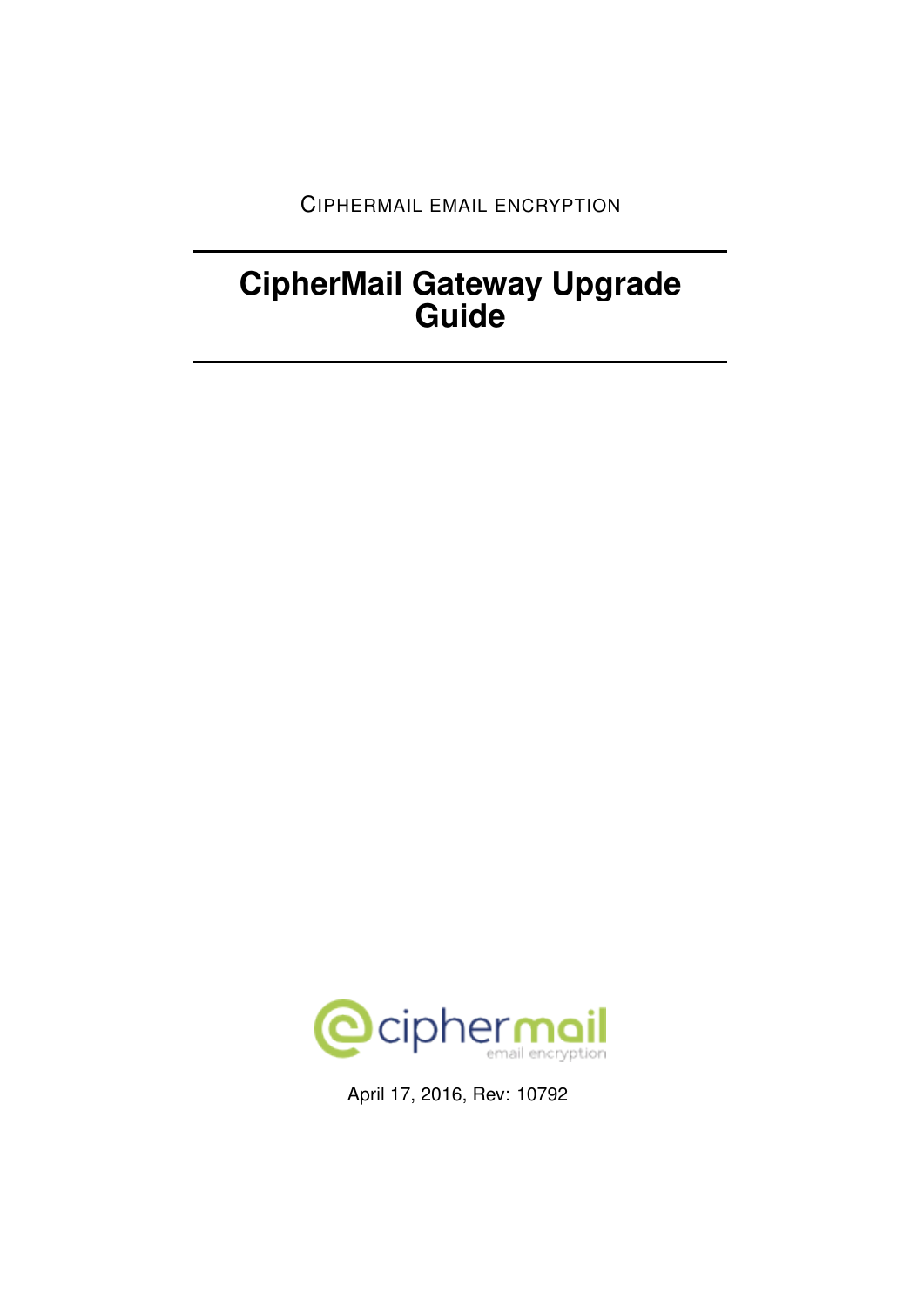Copyright © 2008-2016, ciphermail.com.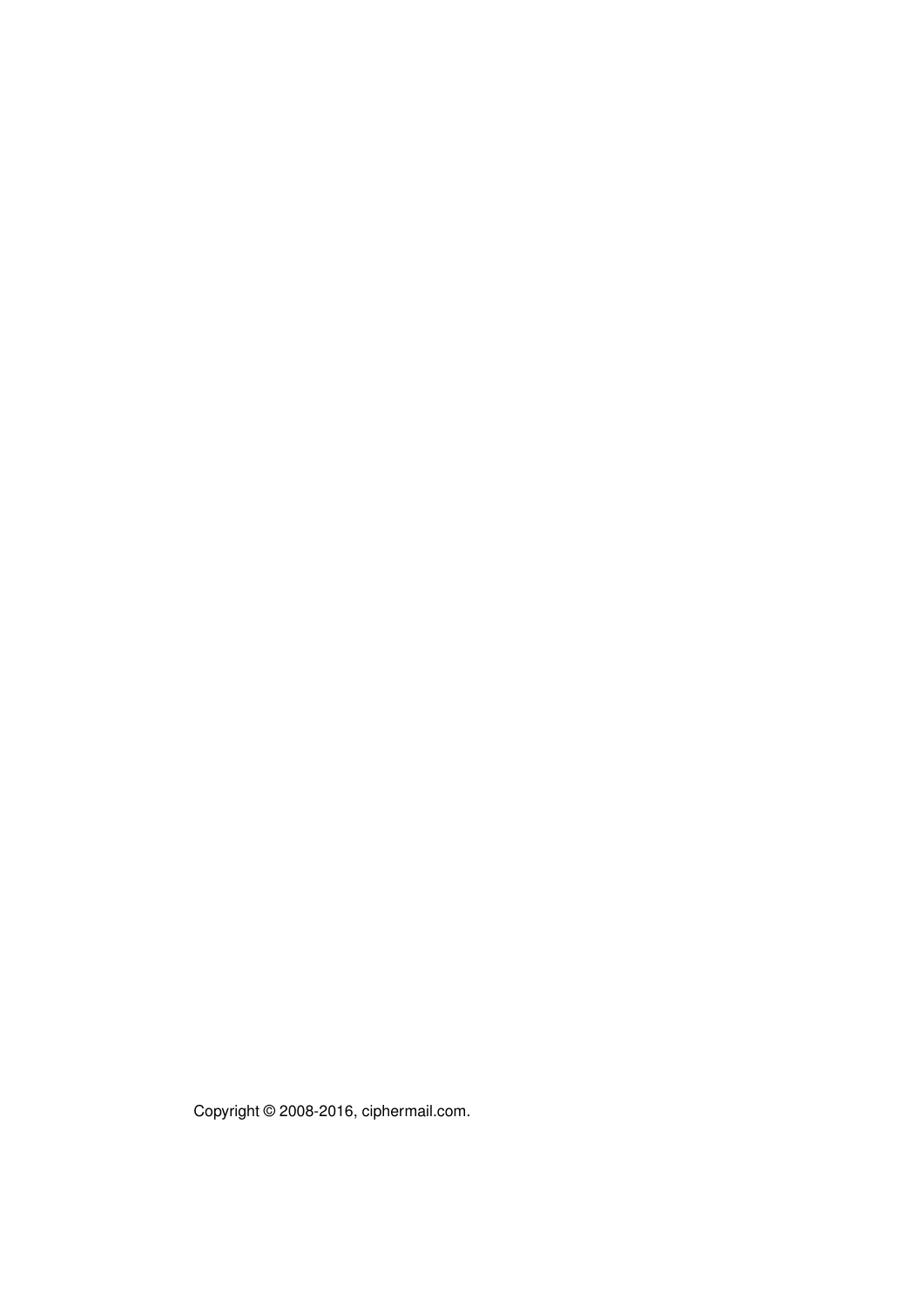## **Contents**

| 1 |                   | <b>Introduction</b>                                                                   | 3                                            |
|---|-------------------|---------------------------------------------------------------------------------------|----------------------------------------------|
| 2 | <b>Backup</b>     |                                                                                       | 3                                            |
| 3 | 3.1<br>3.2<br>3.3 | Upgrade procedure<br>3.2.1 Upgrade On Ubuntu/Debian<br>3.2.2 Upgrade On RedHat/CentOS | 3<br>3<br>3<br>3<br>$\overline{4}$<br>5<br>6 |
| 4 |                   | <b>Version specific</b>                                                               | 6                                            |
|   | 4.1               |                                                                                       | $6\phantom{1}6$                              |
|   |                   | 4.1.1 Manually selected certificates                                                  | $6\overline{6}$                              |
|   |                   |                                                                                       | $\overline{7}$                               |
|   |                   |                                                                                       |                                              |
|   | 4.2               |                                                                                       | $\overline{7}$                               |
|   | 4.3               |                                                                                       | 8                                            |
|   | 4.4               |                                                                                       | 9                                            |
|   | 4.5               |                                                                                       | 9                                            |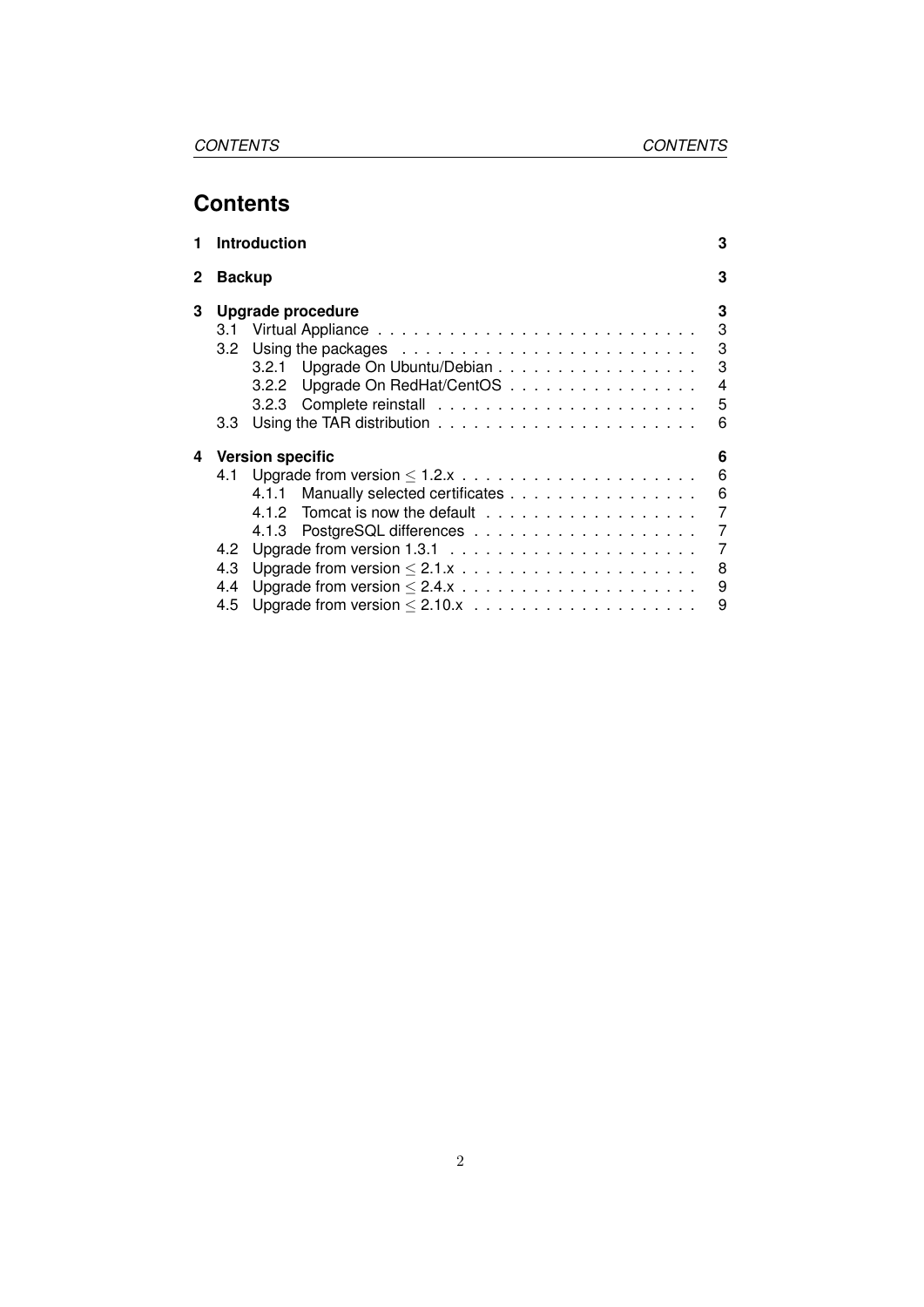## <span id="page-3-0"></span>**1 Introduction**

This guide briefly explains how to upgrade CipherMail to a new version. Sec-tions [2](#page-3-1) and [3](#page-3-2) and will explain the general upgrade procedure. Section [4](#page-6-1) will provide version specific upgrade notes and steps.

## <span id="page-3-1"></span>**2 Backup**

Before doing any upgrade create a backup of all the system settings with the *Backup Manager* (see Admin → Backup manager). The backup contains all the relevant system settings like users, certificates, keys, MTA settings etc.

**Note:** the SSL certificate for the CipherMail Web admin is not backed-up and should therefore be manually installed after the backup has been restored.

## <span id="page-3-2"></span>**3 Upgrade procedure**

The actual upgrade procedure depends on how CipherMail is installed/used.

**Note:** after the upgrade, restart your browser or clean the browser cache to make sure that updated CSS files are being refreshed.

#### <span id="page-3-3"></span>**3.1 Virtual Appliance**

If the Virtual Appliance is used, the new Virtual Appliance should be imported into VMware or Hyper-V and the backup should be imported into the new Virtual Appliance. If the default SSL certificate has been replaced it should be imported manually into the new Virtual Appliance.

**Note:** after the backup has been restored, you are advised to immediately create a new backup to make sure that your backup is up-to-date.

#### <span id="page-3-4"></span>**3.2 Using the packages**

If the gateway has been installed with one of the provided packages (.deb or .rpm) the gateway can be upgraded "in place" by installing the new packages. Files which are locally changed (i.e., manually changed on the command line) should be backed-up because some of these files might be overwritten.

#### <span id="page-3-5"></span>**3.2.1 Upgrade On Ubuntu/Debian**

An existing installation of CipherMail can be upgraded in place by installing the new deb packages<sup>1</sup>.

<sup>&</sup>lt;sup>1</sup>If local changes have been made to specific configuration files, the system asks whether to overwrite, merge or keep the local changes. Review the changes and if required, manually apply the required changes after the new packages have been installed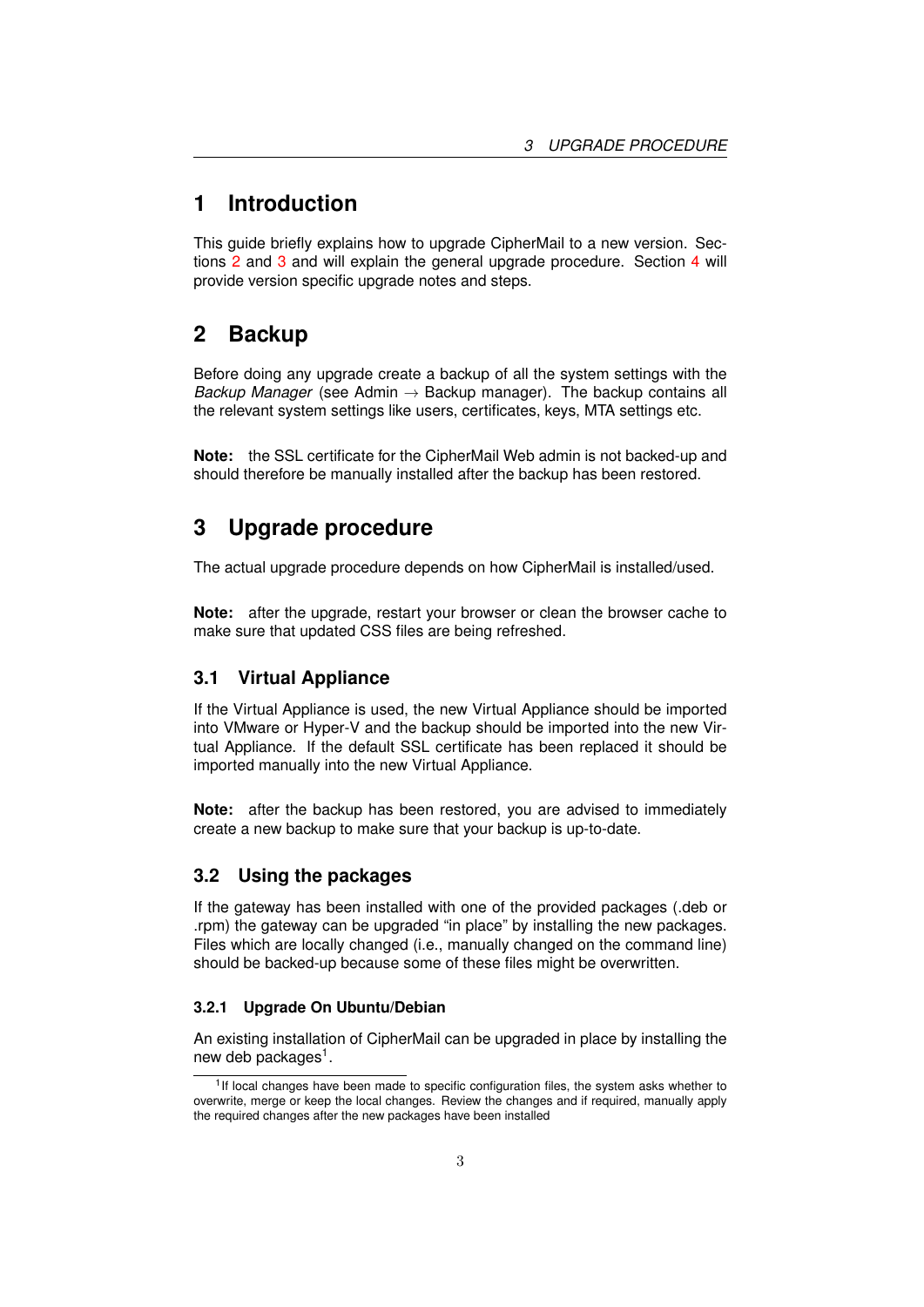#### **Stop services**

```
$ sudo service postfix stop
$ sudo service djigzo stop
$ sudo service tomcat6 stop
```
**Note:** Replace tomcat6 with tomcat7 if Tomcat 7 is used instead of Tomcat 6.

#### **Update packages**

**Note:** If CipherMail is configured for MySQL or Oracle, skip installing the djigzo-postgres package

```
$ sudo dpkg -i djigzo_3.0.5-0_all.deb
$ sudo dpkg -i djigzo-postgres_3.0.5-0_all.deb
$ sudo dpkg -i djigzo-web_3.0.5-0_all.deb
```
#### **Clear Tomcat cache**

After an upgrade, the Tomcat cache file should be cleared.

#### **Note**

Tomcat caches certain files. The cache is not cleared even after a restart of Tomcat. To make sure that files from the previous version of CipherMail do not interfere with files from the newly installed version, you are strongly advised to clear the Tomcat cache.

\$ sudo rm -r /var/cache/tomcat6/Catalina/localhost/

**Note:** Replace tomcat6 with tomcat7 if Tomcat 7 is used instead of Tomcat 6.

#### **Restart services**

```
$ sudo service tomcat6 restart
$ sudo service djigzo restart
$ sudo service postfix restart
```
**Note:** Replace tomcat6 with tomcat7 if Tomcat 7 is used instead of Tomcat 6.

#### <span id="page-4-0"></span>**3.2.2 Upgrade On RedHat/CentOS**

An existing installation of CipherMail can be upgraded in place by installing the new rpm packages<sup>2</sup>.

<sup>&</sup>lt;sup>2</sup>After upgrading, it's advised to check whether there are any .rpmsave or .rpmnew files. If so, review the changes and if required, manually apply the required changes after the new packages have been installed.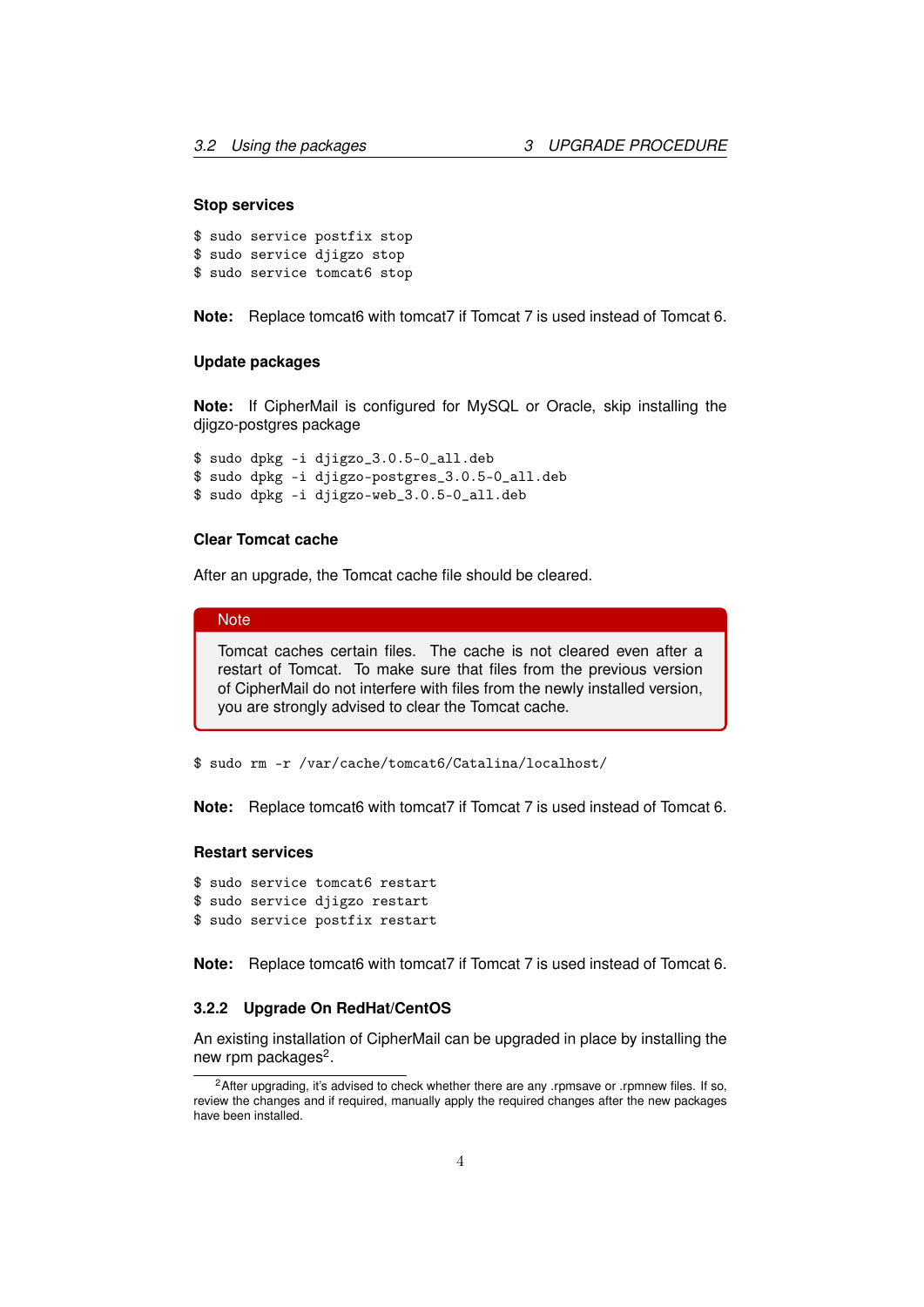#### **Stop services**

```
$ service postfix stop
$ service djigzo stop
$ service tomcat stop
```
**Note:** Replace tomcat with tomcat5 or tomcat6 if running on RedHat/CentOS 5 or RedHat/CentOS 6 respectively.

#### **Update packages**

**Note:** If CipherMail is configured for MySQL or Oracle, skip installing the djigzo-postgres package

\$ rpm -U djigzo-3.0.5-0.noarch.rpm \$ rpm -U djigzo-postgres-3.0.5-0.noarch.rpm \$ rpm -U djigzo-web-3.0.5-0.noarch.rpm

#### **Clear Tomcat cache**

After an upgrade, the Tomcat cache file should be cleared.

#### **Note**

Tomcat caches certain files. The cache is not cleared even after a restart of Tomcat. To make sure that files from the previous version of CipherMail do not interfere with files from the newly installed version, you are strongly advised to clear the Tomcat cache.

\$ rm -fr /var/cache/tomcat/work/Catalina/localhost/

**Note:** Replace tomcat with tomcat5 or tomcat6 if running on RedHat/CentOS 5 or RedHat/CentOS 6 respectively.

#### **Restart services**

\$ service tomcat restart \$ service djigzo restart

\$ service postfix restart

**Note:** Replace tomcat with tomcat5 or tomcat6 if running on RedHat/CentOS 5 or RedHat/CentOS 6 respectively.

#### <span id="page-5-0"></span>**3.2.3 Complete reinstall**

If a complete reinstall has been done, instead of an "in place" upgrade, the backup should be restored and the SSL certificate should be imported.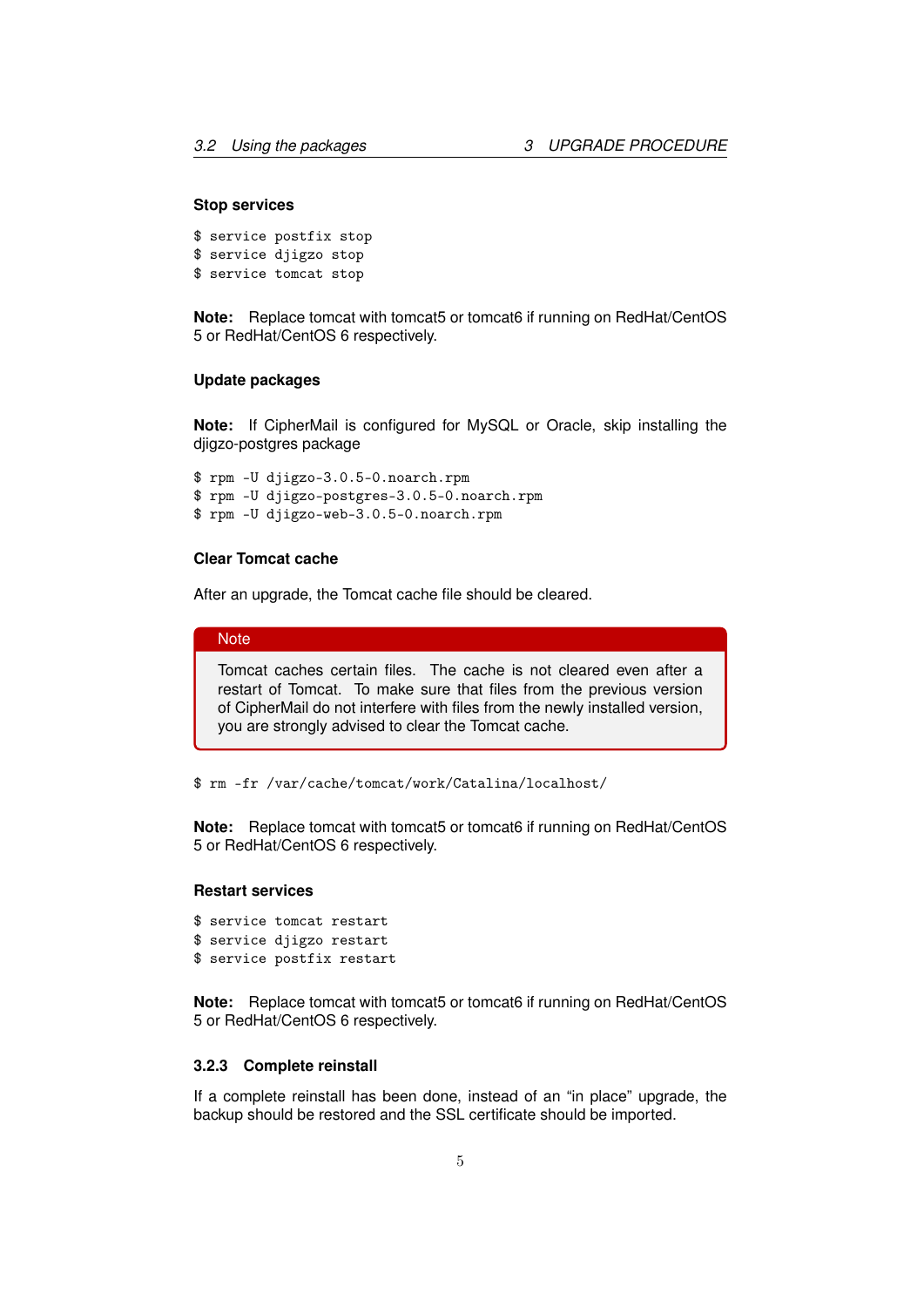#### <span id="page-6-0"></span>**3.3 Using the TAR distribution**

If the gateway has been installed with the TAR distribution, the gateway can be upgraded "in place" by installing the TAR the same way as it was previously installed. Files which are locally changed (i.e., manually changed from the command line) should be backed-up because these files will be overwritten. Settings which are stored in the database are not overwritten.

After an "in place" upgrade there is no need to restore the backup or reinstall the SSL certificate. If a complete reinstall has been done, instead of an "in place" upgrade, the backup should be restored and the SSL certificate should be imported.

**Note:** don't forget to restart Tomcat after the upgrade!

### <span id="page-6-1"></span>**4 Version specific upgrade notes**

This section contains version specific upgrade notes and steps for upgrading a CipherMail gateway to a new version. When upgrading from an older version, all intermediate upgrade steps and notes are relevant. For example when upgrading from version 1.1 the upgrade notes of 1.2.x and 1.3.1 are relevant.

#### <span id="page-6-2"></span>**4.1 Upgrade from version** ≤ **1.2.x**

#### <span id="page-6-3"></span>**4.1.1 Manually selected certificates**

The main difference, from an upgrade perspective, between version 1.2.x and ≥ 1.3.1 is that 1.3.1 introduced a *Certificate Trust List* (see *Administration Guide* for more information).

With versions prior to 1.3.1 if a certificate was manually selected it was implicitly assumed to be valid even if it was expired. Version 1.3.1 now uses a *Certificate Trust List* to control whether a certificate is valid when the PKI rules says it's not ("white list"). A *Certificate Trust List* gives you better control over the trust decision process. Since version 1.3.1 however, manually selected certificates are no longer assumed to be valid by default. Because of this change, it might happen that certificates which were manually selected, even though the certificates were PKI wise not valid (for example the root was not installed), will no longer be used for encryption. To make the gateway use those certificates, the certificates should now be "white listed" by adding them to the *Certificate Trust List*.

CipherMail Version  $> 1.3.1$  contains an upgrade tool which can automatically add any manually selected and invalid certificates to the *Certificate Trust List*. The upgrade tool should be manually executed from the bash command shell with the following commands $3$ :

<sup>\$</sup> cd /usr/share/djigzo

<sup>\$</sup> java -cp djigzo.jar mitm.application.djigzo.tools.Upgrade \ -version 1.3

 $3$ If CipherMail is installed in a different directory change the paths accordingly.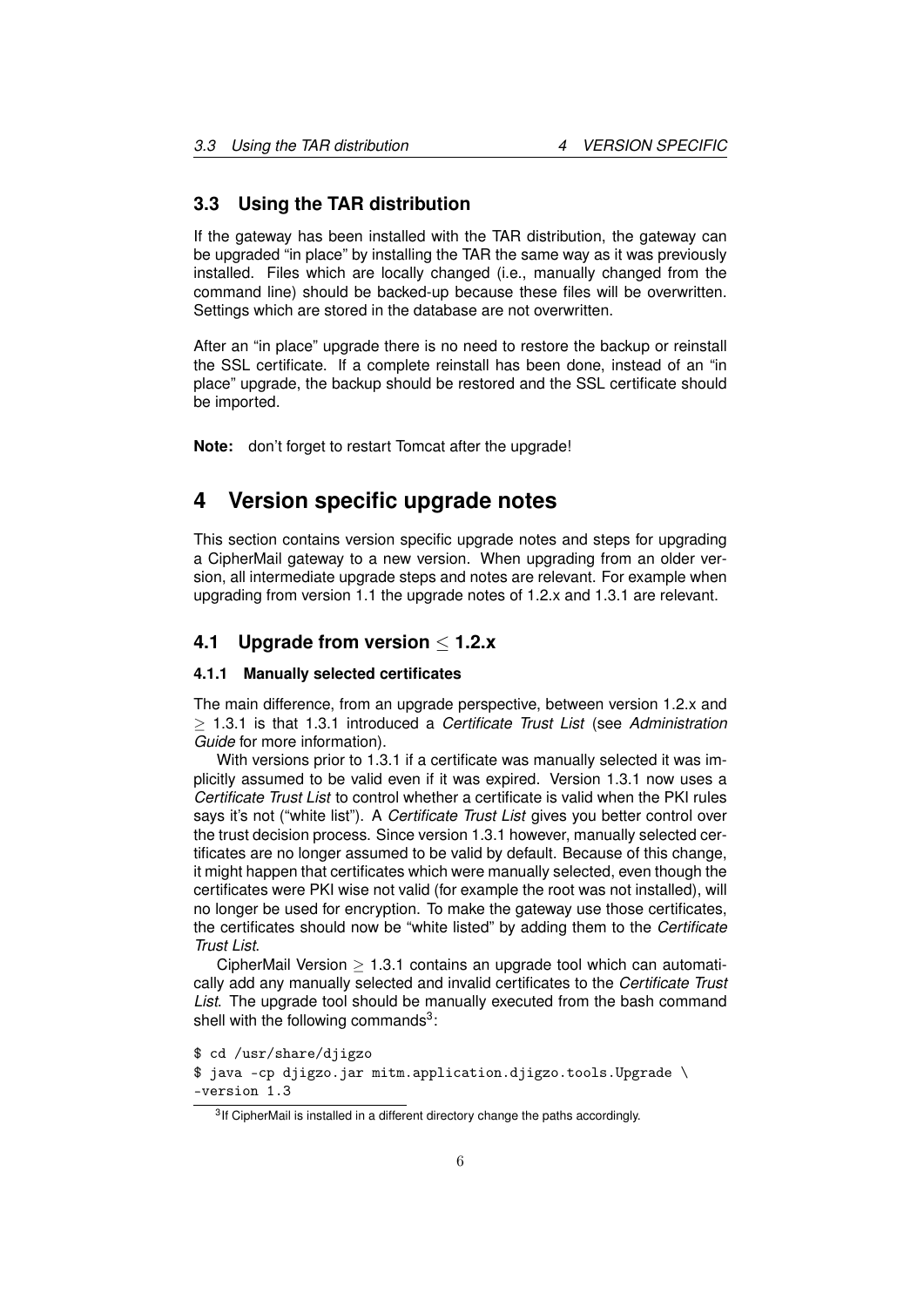After the command has finished executing check the *Certificate Trust List* to see if any entries were added.

**Note:** you only need to run the upgrade tool once and only if you have manually selected invalid certificates for a user or domain and would like the gateway to use those certificates for encryption.

#### <span id="page-7-0"></span>**4.1.2 Tomcat is now the default**

Since version 1.3.1 Tomcat will now be the default Servlet container (previous versions used Jetty). The main reason for this is that Tomcat is better supported with Red Hat/CentOS. If you do an "in place" upgrade to version 1.3.1 and would like to continue using Jetty you should make sure that the SSL certificate is still read and write-able by Jetty after the upgrade:

```
$ sudo chown jetty /usr/share/djigzo-web/ssl/sslCertificate.p12
$ sudo chmod 660 /usr/share/djigzo-web/ssl/sslCertificate.p12
```
**Note:** this is only required if you do an "in place" upgrade and want to continue using Jetty instead of Tomcat.

#### <span id="page-7-1"></span>**4.1.3 PostgreSQL differences**

CipherMail by default uses the PostgreSQL database. Versions of CipherMail prior to 1.3.1 stored a backup of the PostgreSQL database in binary form. This however, can lead to problems when the backup should be restored on server with a different (older or newer) version of PostgreSQL because the binary format is non-portable. Since release 1.3.1 CipherMail will store the database backup in text form to make sure the backup is portable.

**Note:** PostgreSQL used with Red Hat/CentOS is older than the version used with Ubuntu 8.04. If you would like to restore a backup which was created on a Ubuntu version of CipherMail to a gateway that runs on Red Hat/CentOS you should first install version 1.3.2 of CipherMail on the Ubuntu machine and create a new backup. This ensures that the backup uses the text format. The new backup can now be imported into the gateway that runs on Red Hat/CentOS.

#### <span id="page-7-2"></span>**4.2 Upgrade from version 1.3.1**

The following new functions of CipherMail require a change to the Postfix main configuration file (main.cf):

- 1. Since version 1.3.2 the administrator can specify whether subdomains of the relay domains are accepted as well. With CipherMail prior to 1.3.2 subdomains were always accepted by default.
- 2. SMTP client authentication can be enabled.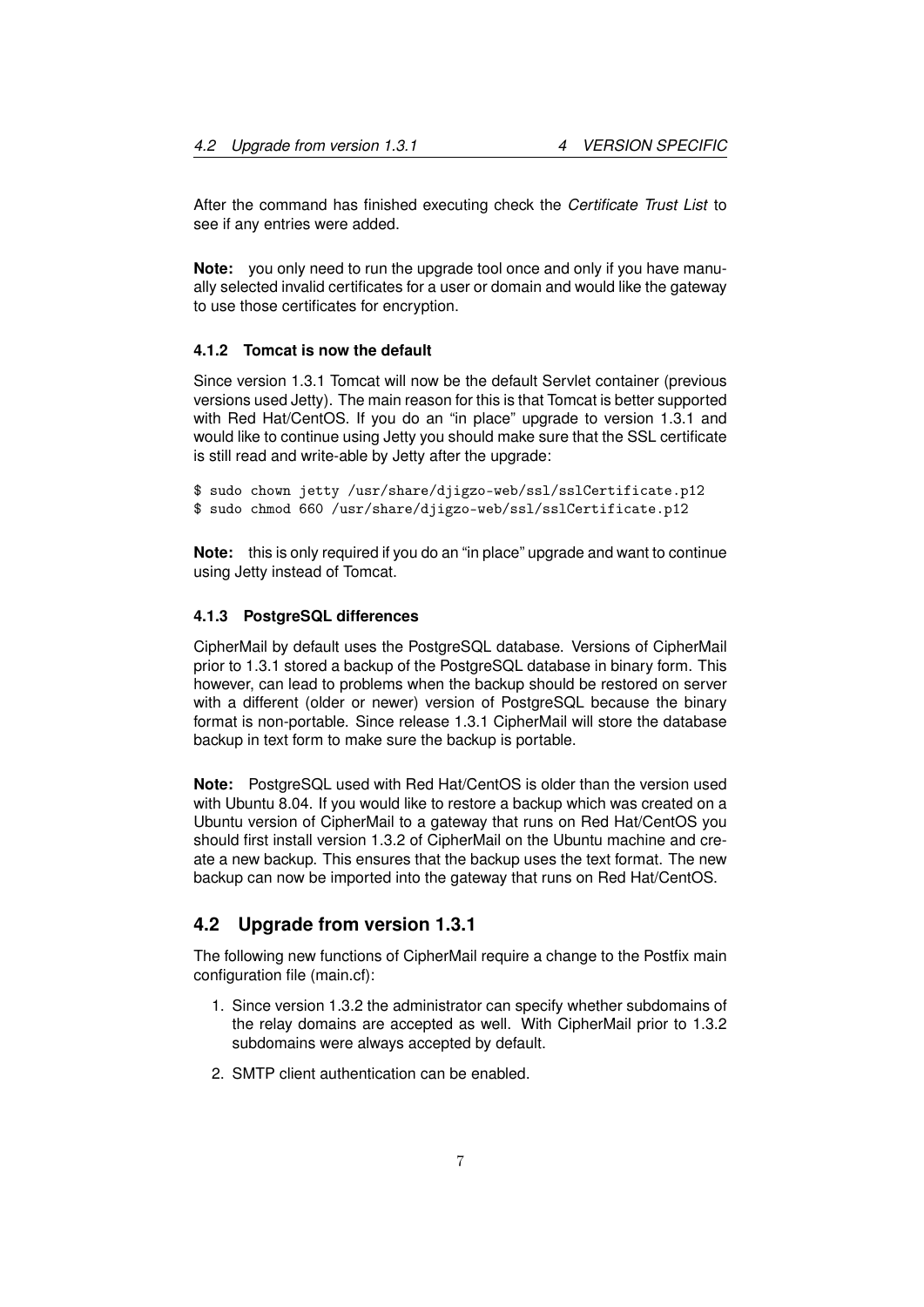Version 1.3.2 comes with an updated Postfix main configuration file (main.cf). If CipherMail however is updated from a previous version, the Postfix main configuration file is not automatically updated $4$ .

To support the two new functions (specify whether subdomains match and SASL support) the following lines should be added to Postfix main configuration file. The main configuration file can be edited with **Admin**→**MTA** and then selecting *MTA raw config*.

```
djigzo_parent_domain_matches_subdomains =
parent_domain_matches_subdomains = $djigzo_parent_domain_matches_subdomains
#smtp tls security level = may
#smtp_sasl_auth_enable = yes
#smtp_sasl_password_maps = hash:/etc/postfix/smtp_client_passwd
#smtp_sasl_type = cyrus
#smtp_tls_CApath = /etc/postfix/certs/
#smtp_sasl_security_options =
```
**Note:** If these two new functions are not required you can skip adding these lines.

#### <span id="page-8-0"></span>**4.3 Upgrade from version** ≤ **2.1.x**

**new portal functionality** The *PDF reply* and external *Quarantine view* pages are now handled by a separate war file (djigzo-portal.war). If the PDF reply page, external Quarantine view page or the new portal functionality should be used, the CipherMail Portal context should be added. See the quick install guide or install guide on how to add the portal context(see paragraph *Adding the Web portal context*).

**Note:** The CipherMail Virtual Appliance already contains the new portal functionality. You only need to enable the portal functionality if you installed Cipher-Mail using the .deb, .rpm or .tar.gz installers.

**PDF reply URL and Quarantine URL** Because the *PDF reply* and external *Quarantine view* functionality are now handled using a separate war file, the *PDF reply URL* and *Quarantine URL* should be updated.

**Note:** Since version 2.3.1, the default reply URL and Quarantine URL are based on the portal *Base URL*. It is therefore advised to change the Base URL of the portal and only change the Reply URL if the PDF reply page or Quarantine view runs separately from the portal. For more information see the Administration guide.

<sup>&</sup>lt;sup>4</sup>Because the configuration file can be manually edited, an automatic merge is not reliable.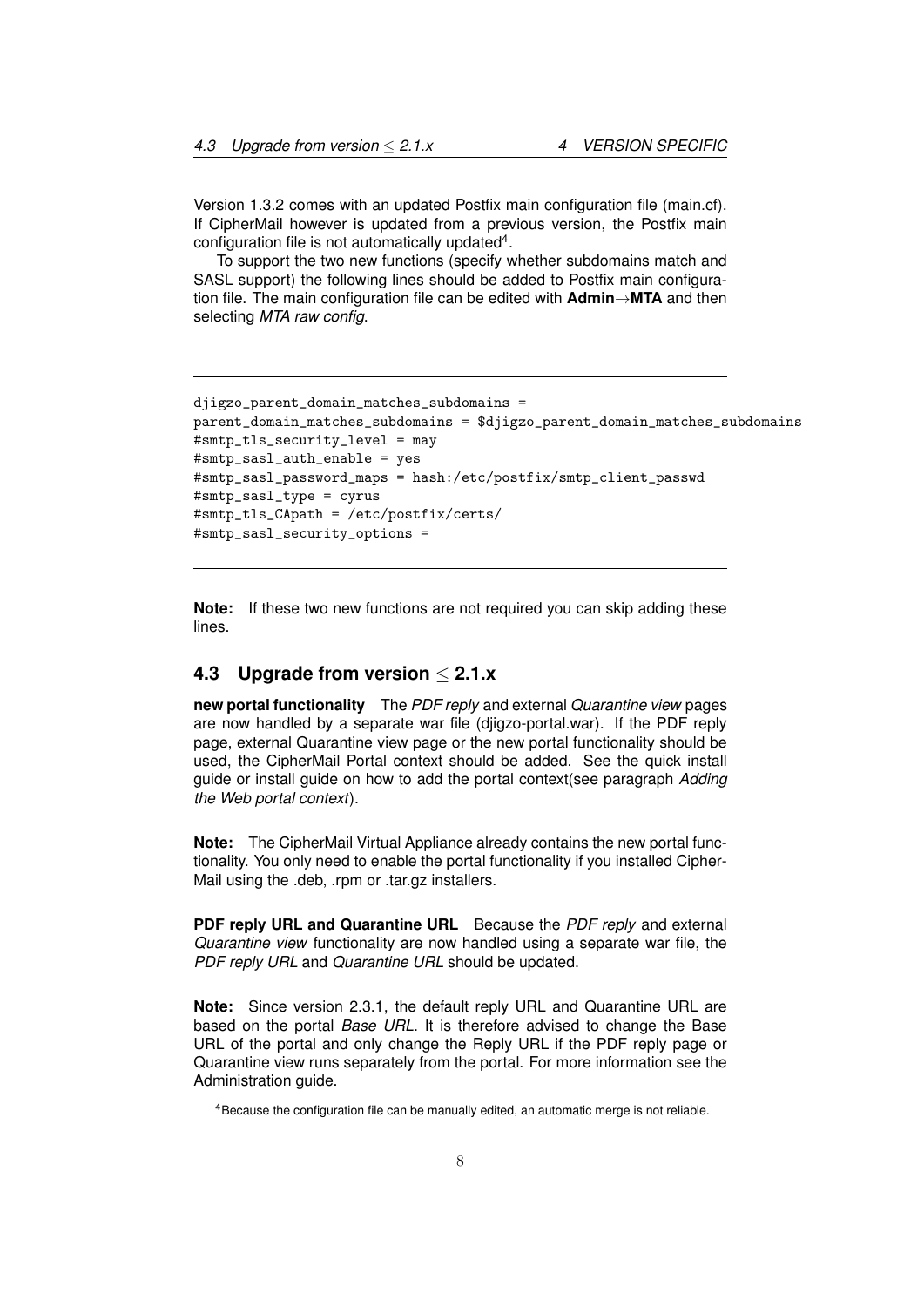**Wildcard domains** The way wildcard domains are handled has been changed. In version  $\leq 2.1.x$ , test.example.com did not inherit from \*.example.com. Since release 2.3.1, test.example.com inherits from \*.example.com.

**Default settings** The default value of some settings have been changes

- Default password length is now 16 bytes instead of 8 bytes.
- DLP *quarantine on error* is now true by default.

#### <span id="page-9-0"></span>**4.4 Upgrade from version** ≤ **2.4.x**

**Phone number allowed** The SMS option "Phone number allowed" is no longer enabled by default. This is a non-backward compatible change since the default value changed. To revert back to the old behavior, enable the global "Phone number allowed" option.

**Back-end heap size** "Dynamic" memory allocation is now enabled by default for the DEB and RPM packages. The CipherMail back-end now by default uses a heap size of 0.6 \* available memory (see /etc/default/djigzo). With previous releases the heap size was set to 512 MB.

#### <span id="page-9-1"></span>**4.5 Upgrade from version** ≤ **2.10.x**

#### **Postfix configuration**

An additional injection port on port 10027 for mail sent by GUI (from the *PDF reply* and *Compose a test email* page) was added to make sure that any changes done on the smtpd on port 25 do not interfere with email injection from the GUI.

The easiest way to upgrade master.cf is to copy the new version over the old version:

\$ sudo cp /etc/postfix/master.cf /etc/postfix/master.cf.bak

\$ sudo cp /etc/postfix/djigzo-master.cf /etc/postfix/master.cf

\$ sudo service postfix restart

Alternatively instead of replacing the old master.cf file with the new, the following service setting can be added to the postfix master config file (master.cf):

#### **Ubuntu/Debian**

```
# injection port for mail sent by web gui
127.0.0.1:10027 inet n - - - 10 smtpd
          -o smtpd_helo_restrictions=
          -o smtpd_client_restrictions=
          -o smtpd_sender_restrictions=
          -o smtpd_recipient_restrictions=permit_mynetworks,reject
          -o smtpd_tls_security_level=
```